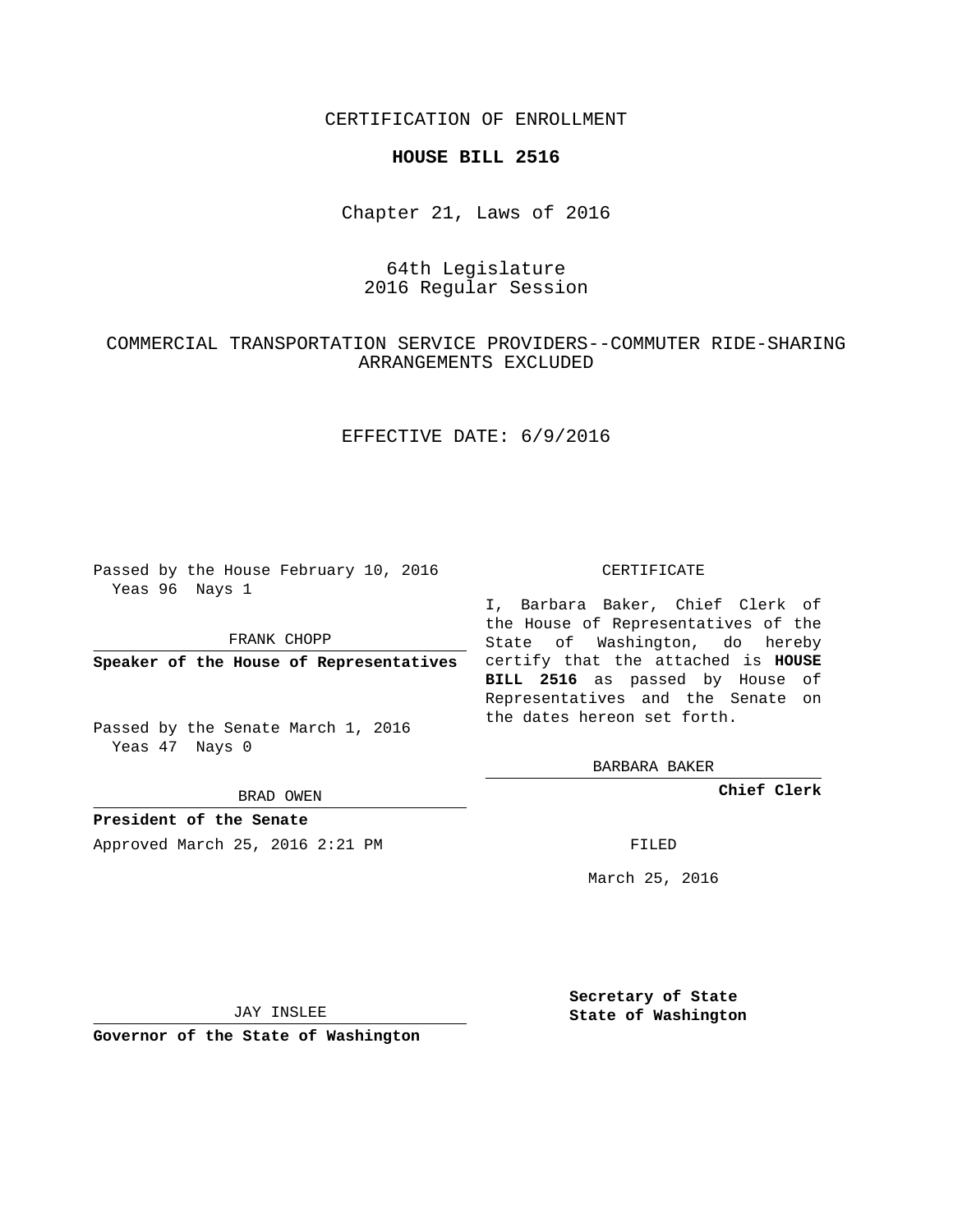#### **HOUSE BILL 2516**

Passed Legislature - 2016 Regular Session

**State of Washington 64th Legislature 2016 Regular Session**

**By** Representatives Kirby, Vick, Griffey, and Ormsby

Read first time 01/14/16. Referred to Committee on Business & Financial Services.

 AN ACT Relating to commuter ride-sharing arrangements; and 2 reenacting and amending RCW 48.177.005.

BE IT ENACTED BY THE LEGISLATURE OF THE STATE OF WASHINGTON:

 **Sec. 1.** RCW 48.177.005 and 2015 c 236 s 1 are each reenacted and 5 amended to read as follows:

 The definitions in this section apply throughout this chapter 7 unless the context clearly requires otherwise.

 (1) "Commercial transportation services" or "services" means all times the driver is logged in to a commercial transportation services provider's digital network or software application or until the passenger has left the personal vehicle, whichever is later. The term does not include services provided either directly or under contract with a political subdivision or other entity exempt from federal income tax under 26 U.S.C. Sec. 115 of the federal internal revenue 15 code.

 (2) "Commercial transportation services provider" means a corporation, partnership, sole proprietorship, or other entity, operating in Washington, that uses a digital network or software application to connect passengers to drivers for the purpose of providing a prearranged ride. However, a commercial transportation services provider is not a taxicab company under chapter 81.72 RCW, a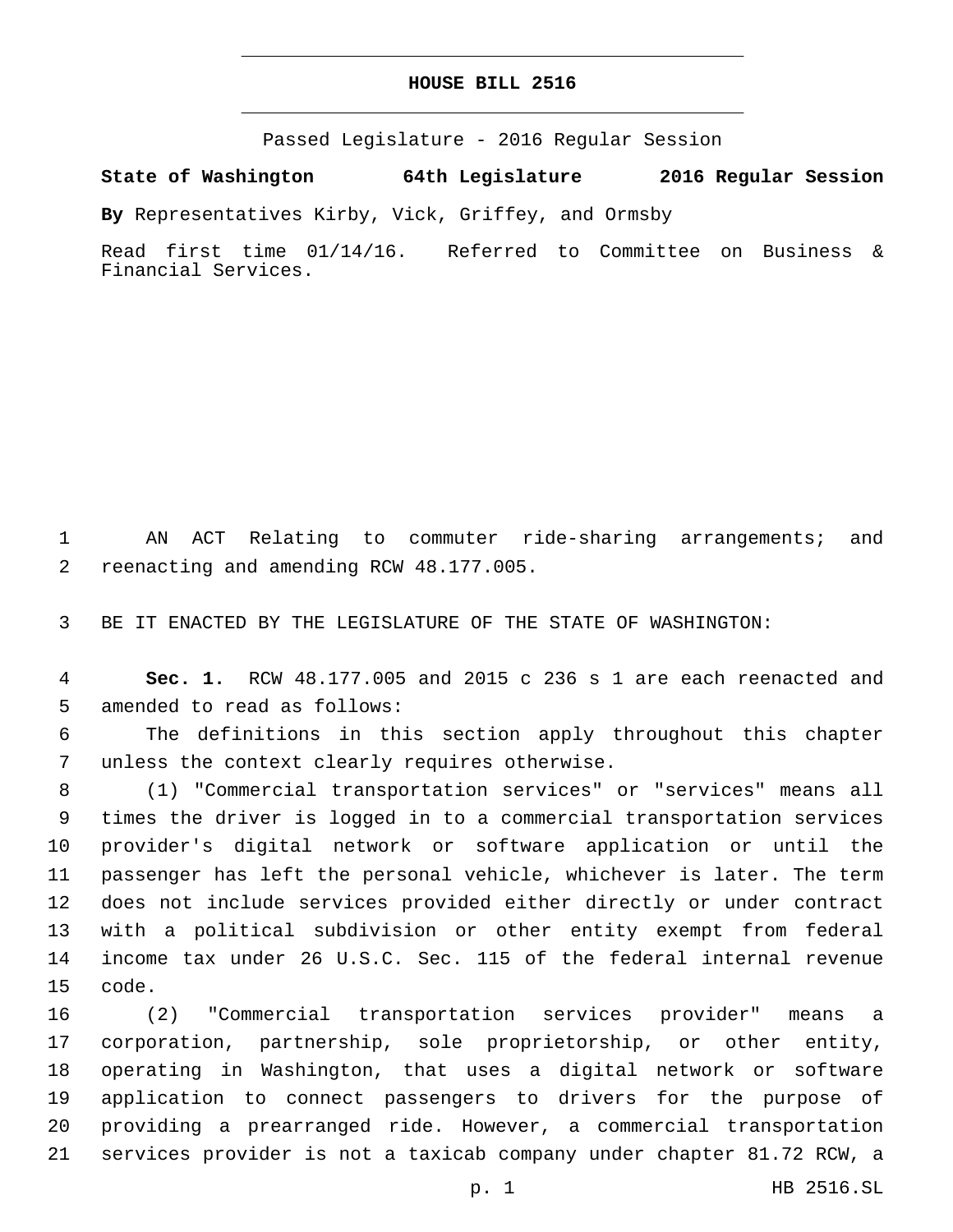charter party or excursion service carrier under chapter 81.70 RCW, an auto transportation company under chapter 81.68 RCW, a private, 3 nonprofit transportation provider under chapter 81.66 RCW, (( $\Theta$ r)) a limousine carrier under chapter 46.72A RCW, or a commuter ride- sharing or flexible commuter ride-sharing arrangement under chapter 46.74 RCW. A commercial transportation services provider is not deemed to own, control, operate, or manage the personal vehicles used by commercial transportation services providers. A commercial transportation services provider does not include a political subdivision or other entity exempt from federal income tax under 26 U.S.C. Sec. 115 of the federal internal revenue code.

 (3) "Commercial transportation services provider driver" or "driver" means an individual who uses a personal vehicle to provide services for passengers matched through a commercial transportation services provider's digital network or software application.

 (4) "Commercial transportation services provider passenger" or "passenger" means a passenger in a personal vehicle for whom 18 transport is provided, including:

 (a) An individual who uses a commercial transportation services provider's digital network or software application to connect with a driver to obtain services in the driver's vehicle for the individual 22 and anyone in the individual's party; or

 (b) Anyone for whom another individual uses a commercial transportation services provider's digital network or software application to connect with a driver to obtain services in the 26 driver's vehicle.

 (5) "Personal vehicle" means a vehicle that is used by a commercial transportation services provider driver in connection with providing services for a commercial transportation services provider and that is authorized by the commercial transportation services 31 provider.

 (6) "Prearranged ride" means a route of travel between points chosen by the passenger and arranged with a driver through the use of a commercial transportation services provider's digital network or software application. The ride begins when a driver accepts a requested ride through a digital network or software application, continues while the driver transports the passenger in a personal vehicle, and ends when the passenger departs from the personal 39 vehicle.